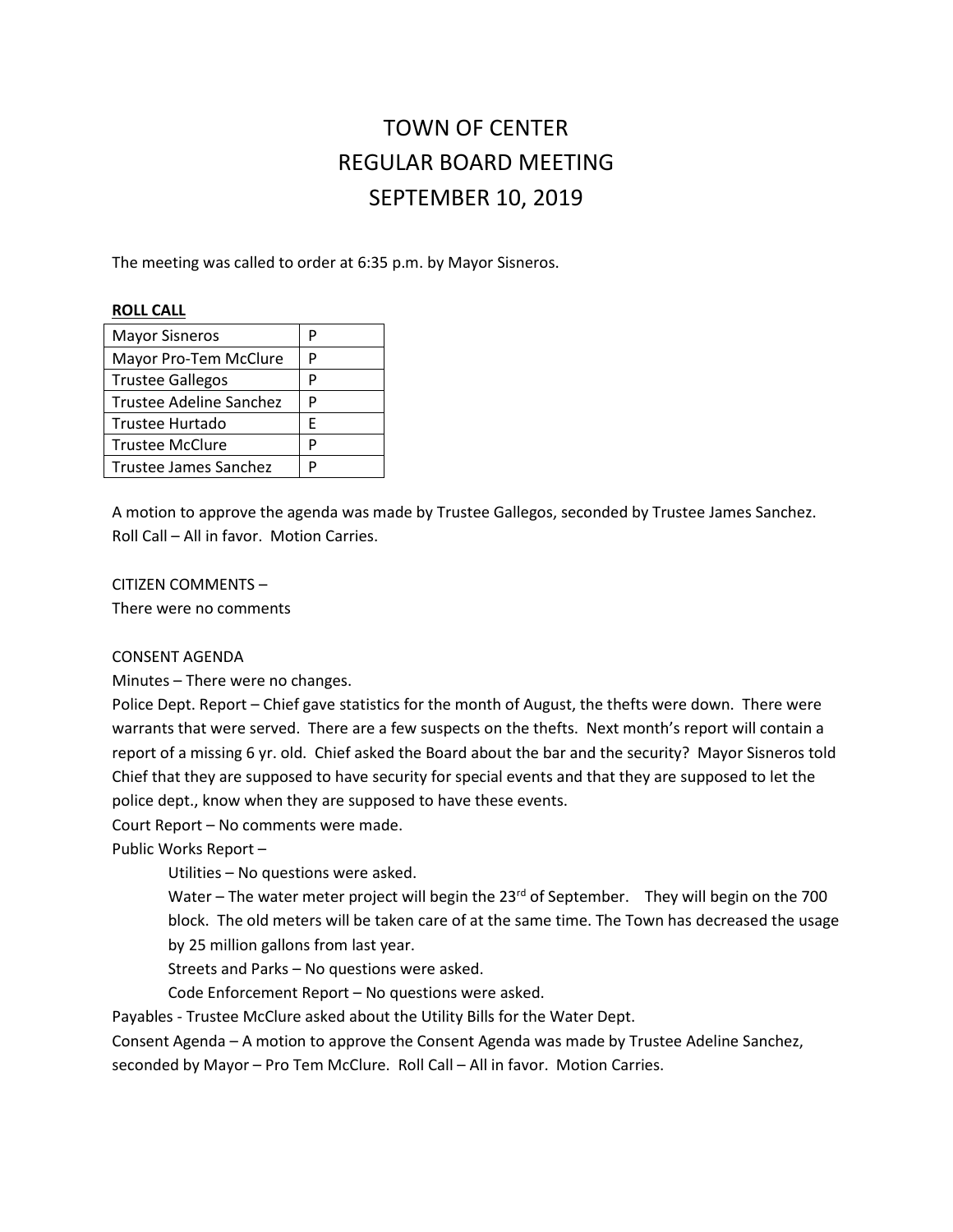#### MANAGER'S REPORT –

Utility Right of Way Central and Crescent – A citizen wanted to know about bushes in the Towns right of way. The bushes will get taken care of when the Town crew has time.

Fire District – The accountants are still looking into the numbers.

Election – Brian wanted to brief the Board about hiring Judy Egbert in an advisory position or actually to run the election.

Trustee McClure asked if Brian talked with John Glass about the November 11 dedication. Brian has spoken with him.

#### OLD BUSINESS –

Police Chief Contract – There was a workshop held about the contract to make any changes. A motion to approve the Contract was made by Mayor Pro-Tem McClure, seconded by Trustee Gallegos. Roll Call – All in favor. Motion Carries.

RV at 7<sup>th</sup> and Torrez – Mr. Birmingham would like to develop it as an RV rental park for one rental spot. There is no policy on RV parking. Mr. Birmingham would like a variance while he is developing it. There is a new water tap and sewer tap he also has new electric meter. The propane tank will stay there so that someone who rents the spot will have propane. Brian suggested that the Board have a workshop to determine what they can or cannot allow. Trustee McClure suggested that the Board table the issue until we can resolve it. The Town will give Mr. Birmingham a 60 day variance until the Town Board decides if they will allow an RV space. A motion to give Mr. Birmingham 60 days and come to the Board with a blueprint with the plans for the one spot was made by Trustee McClure, seconded by Trustee James Sanchez. Roll Call – All in favor. Motion Carries.

SLV West Transit – Brian talked about the transit study report. They would like another MOU for \$1,750 to continue the shuttle. The cost to the Valley would be \$10,500 with the Valley to eventually own the shuttle. SLV DRG will take care of a big portion. Attorney Trujillo has reviewed the MOU. A motion to approve the MOU with the transit was made by Trustee James Sanchez, seconded by Trustee Gallegos. Roll Call – All in favor. Motion Carries.

Flashing lights at School – Trustee James Sanchez said that the Board had discussed the flashing of the lights at the school. Trustee James Sanchez said that the lights were supposed to flash before and after school not all day. Chief Meek said that there is another issue which is the speeding in the Town. The speed is currently 15 miles per hour now and was in place for a safety issue. Chief Meek said that he made the decision to keep the lights going all day long. Trustee Adeline Sanchez would like to leave it as it is. Chief recommends a 6:45 a.m. to 8:30 a.m. – 3:30 p.m. to 5:30 p.m. A motion to change the flashing lights during the school year from 6:45 a.m. to 8:30 a.m. and 3:30 p.m. to 5:30 p.m. was made by Trustee James Sanchez, seconded by Trustee McClure. Roll Call – Trustee James Sanchez –y, Trustee McClure –y, Trustee Gallegos –y, Mayor Sisneros –y, Mayor Pro-Tem McClure –n, Trustee Adeline Sanchez -n. Motion Carries.

## NEW BUSINESS

Patrol Vehicles – A motion to purchase 3 vehicles at the cost of \$70,000 was made by Trustee Adeline Sanchez, seconded by Trustee James Sanchez. Roll Call – All in favor. Motion Carries.